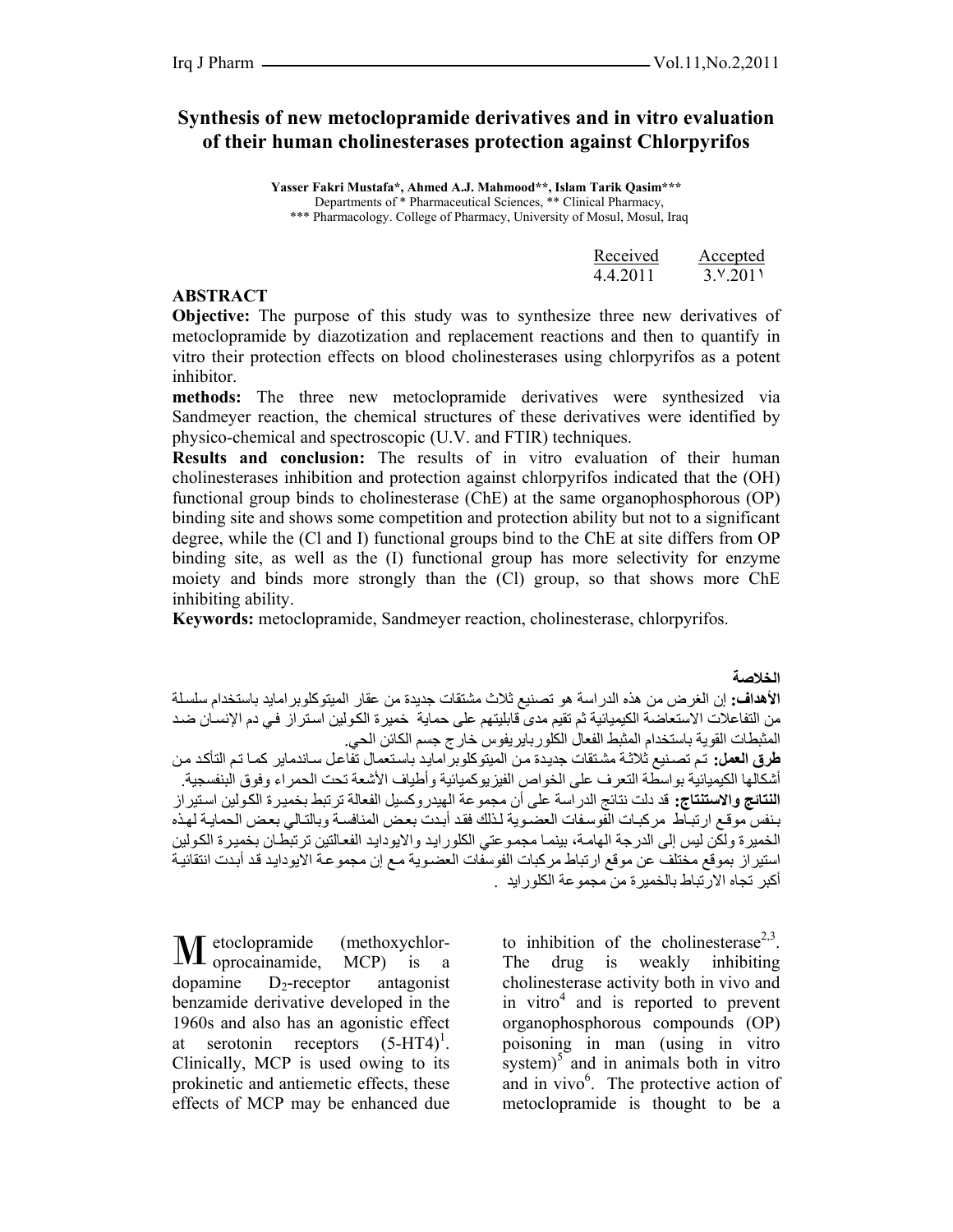competition for the active site of enzyme with the more potent OP, thus metoclopramide may reduce the toxicity of different OP compounds as dichlorvos and daizinon<sup>7</sup>.

Organophosphorous compounds are serine esterase and protease inhibitors widely used in agriculture as insecticides, in industry and technology as softening agents and additives, and some of them are declared as chemical warfare agents<sup>8</sup>. The single most important mechanism of the toxic action of these insecticides in man and animals is the inhibition of cholinesterase (ChE) at the nerve terminals resulting in an accumulation of acetylcholine that subsequently causing a series of muscarinic, nicotinic and central nervous system  $effects<sup>9,10</sup>$ 

Chlorpyrifos (phosphorothionic acid *O*, *O*-diethyl *O*-[3,5,6-trichloro-2 pyridyl] ester) is an organophosphorous insecticide which is considered by the U.S. Environmental Protection Agency to be moderately toxic or slightly toxic depending on the formulation  $\frac{11}{1}$ .

Weak and reversible inhibitor of cholinesterases, when administered before potent organophosphorous class compound, has the ability to protect a certain extent the enzyme from inhibition<sup>12</sup>. The putative mode of protective action of MCP is, when administered in excess, a competition for the active site of enzyme with the more potent organophosphate, this protective effect of metoclopramide is thought to be of practical usefulness for the treatment of organophosphate poisoning $^{13}$ .

The purpose of this study was to synthesize three new derivatives of MCP by diazotization and replacement reactions and then to quantify in vitro their protection effects on blood cholinesterases using chlorpyrifos as a potent inhibitor.

## **Materials and methods**

**Part I - synthesis of MCP derivatives**  The parent compound (metoclopramide) was supplied from Ninevah Drug Industry (Iraq). The chemical compounds used in this research were of analytical grade purity and the solvents were purified by distillation prior to use. The melting points were measured using an electrothermal CIA 9300 apparatus, and were reported uncorrected. The IR spectra of the compounds in KBr pellets were recorded on a Buck 500 scientific FTIR spectrophotometer.

The ultraviolet-visible spectra were obtained via Carrywinn U.V. Varian U.V. - visible spectrophotometer. The chemical structures were drawn by Chemdraw Office 2001 software. Thin-layer chromatography (TLC) was carried out on TLC plastic sheets silica gel 60 F5 pre-coated , 20×20 cm, layer thickness 0.2 mm. The spots on the chromatograms were localized using U.V. light (366 nm) (Whatmann). The solvent system employed for separation composed from methanol:strong ammonia solution  $(98.5:1.5)$ .

#### **General procedure for the synthesis**  of diazonium salt solution<sup>14</sup>

Metoclopramide hydrochloride (3.54 g, 10 mmole) was dissolved in 35 ml of water in a beaker, the resulting solution was cooled by immersing in a bath of crushed ice. The cold solution of sodium nitrite (0.83 g, 12 mmole) in (12 ml) water was placed in a dropping funnel and then added dropwise into the stirred solution of metoclopramide hydrochloride in an ice bath; the reaction temperature was kept below 5°C by adding few grams of crushed ice when necessary. After the last addition, the resulting solution was stirred for 5 min in an ice bath. A drop of the solution diluted with (4 drops) of water was tested with potassium iodide-starch paper; if no immediate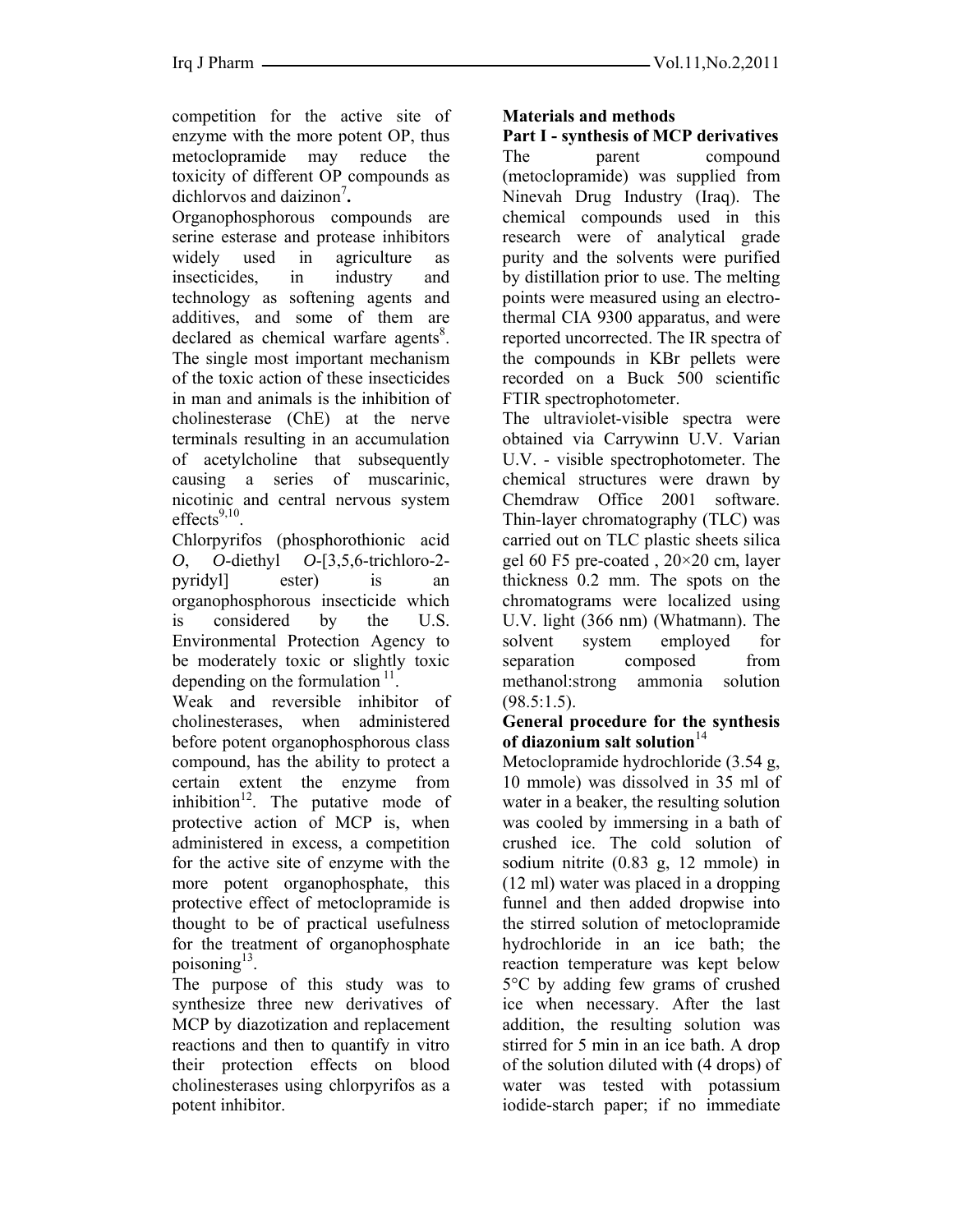blue color was obtained at the point of contact with paper, a further 1 ml of sodium nitrite solution was added, and the solution tested again after 5 min. Further adding and testing were continued until an immediate blue color was obtained. Thus, the diazonium salt solution was prepared.

# **Synthesis of compound I**<sup>15</sup>

The diazonium salt solution was brought to room temperature and heated in a water bath at 100 °C for (15 min) to allow the release of nitrogen gas. Distilled water (20 ml) was added to the mixture and the pH adjusted to 4. The solution was kept for (24 h) at room temperature. The formed precipitate was collected by filtration and purified by crystallization from ethanol-water mixture (9:1), the compound purity was checked by TLC and its result showed that only a single spot was observed. The physicochemical properties of this compound are listed in Table 1.

# **Synthesis of compound II**<sup>16</sup>

Cuprous chloride should be prepared freshly by dissolving 3.5 g, 14 mmol of  $CuSO<sub>4</sub>.5H<sub>2</sub>O$  and 0.95 g, 16 mmol of NaCl in 13 ml of distilled water in a conical flask with warming on a water bath. A solution of 0.95 g, 5 mmol of  $Na<sub>2</sub>S<sub>2</sub>O<sub>5</sub>$  in 10 ml of distilled water was added to the previous hot solution dropwise with shaking. The mixture

allowed to stand in an ice bath for 30 min. and filtered off. The filtrated particles washed with a dilute solution  $(0.5\%)$  of Na<sub>2</sub>S<sub>2</sub>O<sub>5</sub>, dissolved in 7 ml of conc HCl and kept in an ice bath for 30 min. The cuprous chloride solution was added dropwise into the cold diazonium salt solution, stirred at 20 ºC for 40 min and at 70 ºC for 40 min. The resulting mixture was stored overnight at room temperature. The product was filtered under vacuum and purified by crystallization from ethanol, the compound purity was established by TLC and its result showed that only a single spot was observed. The physicochemical properties of this compound are listed in Table 1.

# **Synthesis of compound III**<sup>17</sup>

KI (1.66 g, 10 mmol) was dissolved in 10 ml water; the resulted solution was cooled to 0 ºC and added dropwise under continuous stirring into a cold diazonium salt solution. The pH was adjusted to 3.5 and after standing for 12 h at room temperature, the resulting precipitate was filtered under vacuum and purified by crystallization from an ethanol:water mixture (8:2), the compound purity was established by TLC and its result showed that only a single spot was observed. The physicochemical properties of this compound are listed in Table 1.



| Compound no. | $\rm X$ | m.p.(°C) | $%$ yield | $R_f$ | $\lambda_{\text{max}}$ chloroform (nm) |
|--------------|---------|----------|-----------|-------|----------------------------------------|
| Compound I   | OН      | 216-218  | 78        | 0.56  | 472                                    |
| Compound II  |         | 154-156  | 55        | 0.34  | 312                                    |
| Compound III |         | 106-108  | 62        | 0.42  | 398                                    |

Table 1. Physicochemical properties of the synthesized compounds.

For Metoclopramide:  $X = NH_2$ ; m.p.= 182-184°C;  $R_f = 0.47$ ;  $\lambda_{max}$  (chloroform) = 254 nm<sup>18</sup>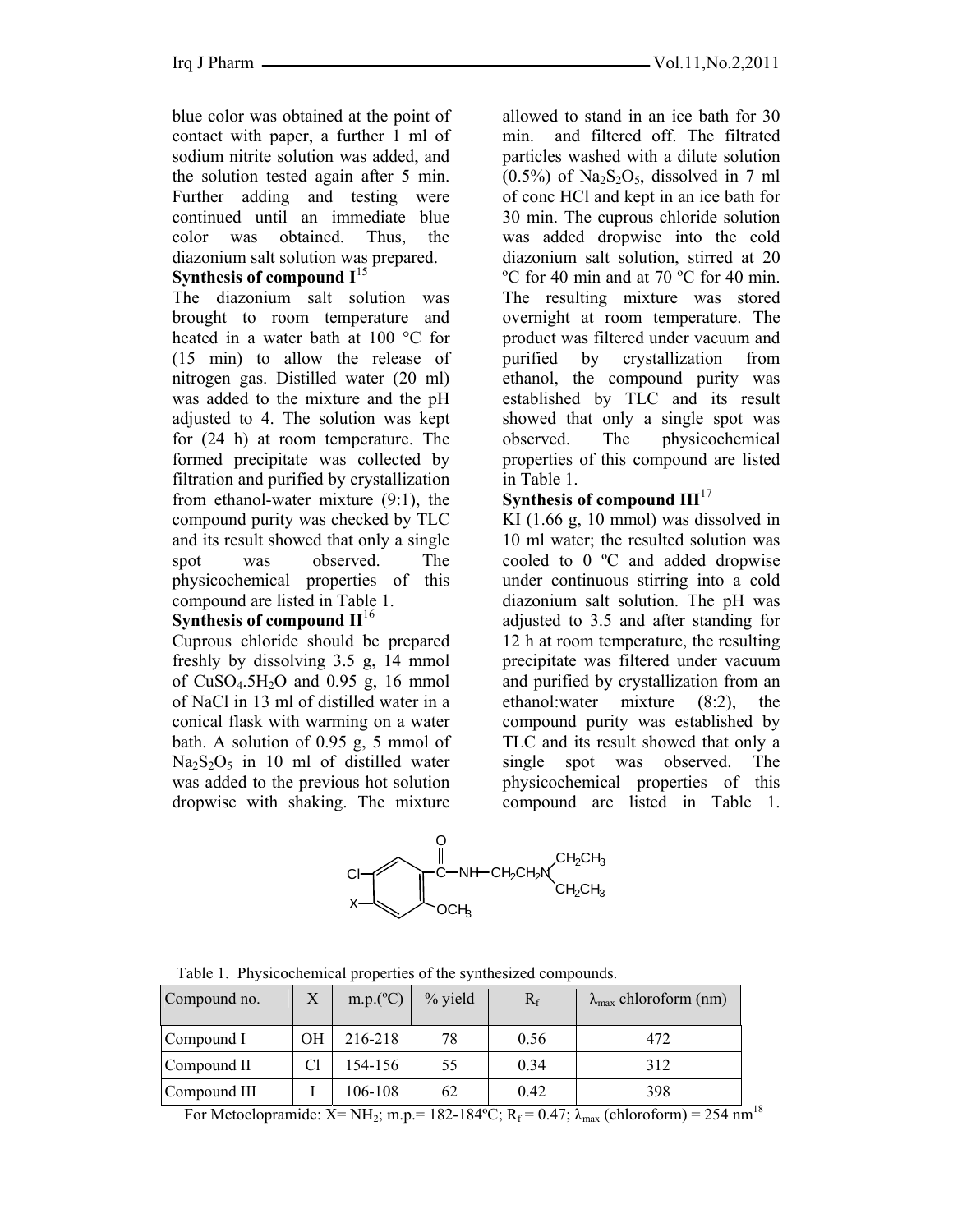# **Part II – In vitro assay of the ChE protection ability**

The subjects included in this study (male and females, age  $30\pm 10$  years) were apparently healthy with no history of exposure to OP insecticides. Blood samples were collected in the 5 ml EDTA-treated test tubes and then centrifuged by ( Centurion, UK) at 3000 rpm for 15 min. The erythrocytes and plasma were pooled and kept on ice for the ChE assay.

### **Electrometric assay of ChE activity**19-21

The reaction mixture in a 10 ml beaker contained 3 ml of distilled water, 0.2 ml of plasma or erythrocytes and 3 ml of (pH 8.1) barbital-phosphate buffer was prepared and its pH (pH1) was measured with glass electrode using pH meter (Hanna Instruments, Romania). Then 0.1ml of aqueous acetylcholine solution (7.5%) was added and the reaction mixture was incubated at 37 ° C in a water bath (Shaker bath 5BS30, UK) for 20 min. After that, the pH of reaction mixture (pH2) was measured and the enzyme activity was calculated as follows:

ChE activity ( $\Delta pH/20$  min.) = ( $pH1$ -

pH2)-∆pH of blank

The blank was without the blood aliquot. The barbital-phosphate buffer solution was prepared from 1.24 g sodium barbital, 0.163 g potassium dihydrogen phosphate and 35.07 g sodium chloride in a one liter of distilled water, the pH of buffer solution was adjusted to 8.1 with 0.5 N HCl.

### **In vitro ChE inhibition by the MCP derivatives and Chlorpyrifos**<sup>22</sup>

Plasma and erythrocyte samples were collected from healthy volunteers and different MCP derivatives concentrations were prepared and then added individually in a volume of 0.1 ml to the reaction mixture to obtain the final concentrations as follows:

Chlorpyriphos: 4 µM

Compound I: 200, 100, 75, 50 and 25 µM

Compound II: 200, 100, 75, 50 and 25 µM

Compound III: 200, 100, 75, 50 and 25 µM

The concentrations of chlorpyriphos and the MCP derivatives used in the present study were obtained from preliminary experiments to validate the experimental concentrations. The chlorpyriphos or MCP derivatives were prepared in distilled water and individually added in 0.1ml to the reaction mixture of the plasma and erythrocytes. The reaction mixture containing chlorpyriphos or MCP derivatives was incubated at 37ºC for 10 min. Thereafter, the residual ChE activity was measured and the % of enzyme inhibition was calculated as follows:

% ChE inhibition =  $[ChE_1-ChE_2]/ChE_1$  $\times$  100

Where  $ChE_1$  is the enzyme activity without chlorpyriphos or MCP derivatives (control) while  $ChE<sub>2</sub>$  is the enzyme activity with chlorpyriphos or MCP derivatives (inhibitor).

### **In vitro ChE inhibition by the MCP derivatives with Chlorpyriphos in**  the same sample<sup>23</sup>

The same plasma and erythrocyte samples used in the previous experiment were used here and the same concentrations of MCP derivatives were also applied. 0.1 ml of each derivative concentration mentioned above was added to the reaction mixture which incubated at 37 °C in a water bath for 10 min , then chlorpyriphos diluted with distilled water (0.1 ml, 4  $\mu$ M) was added after (10 min) from the addition of the MCP derivatives, then the reaction mixture was again incubated at 37°C in a water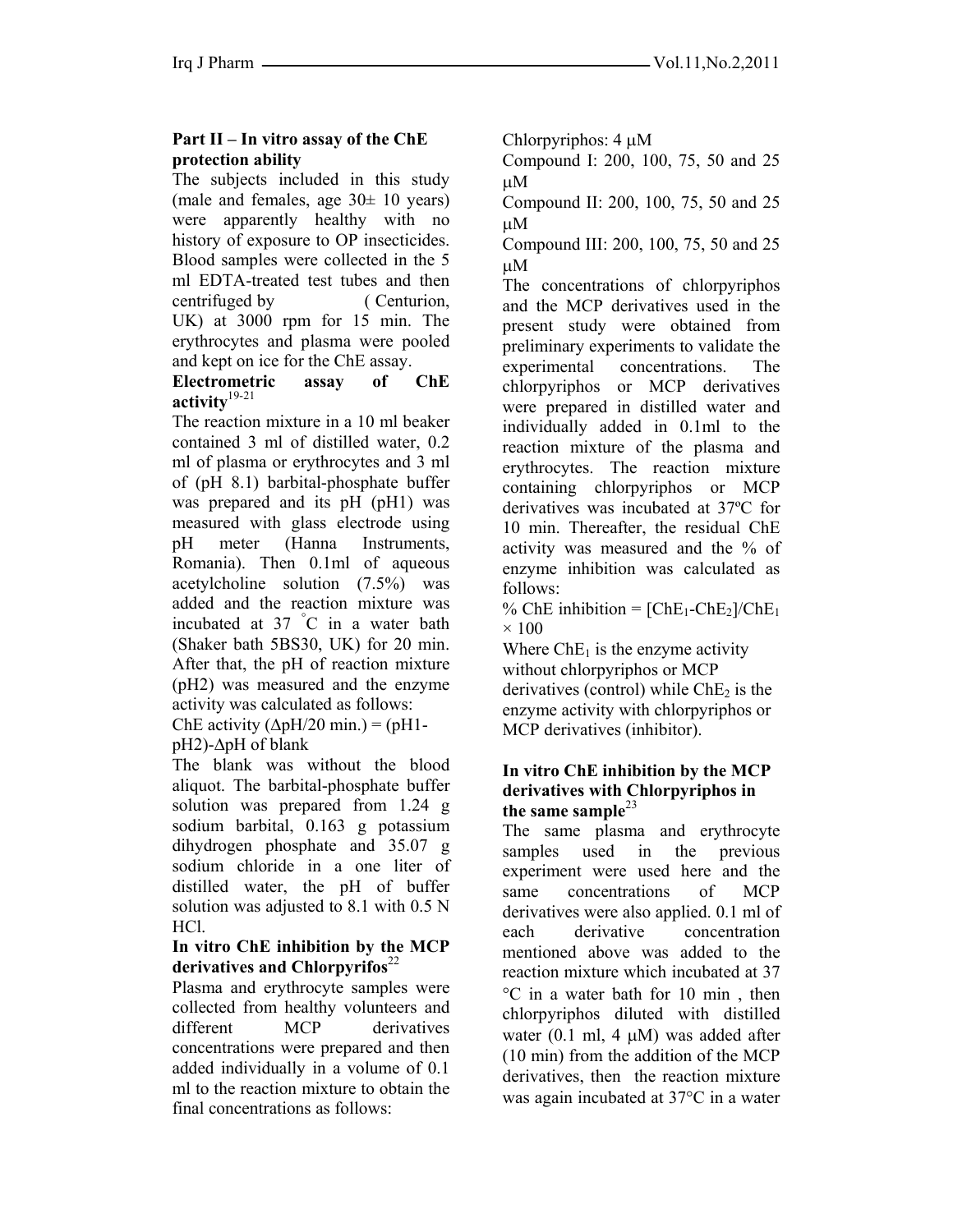bath for 10 min before the ChE activity and percentage of enzyme inhibition were calculated as mentioned above.

Data are presented as mean± SE and were subjected to analysis of variance followed by the least of significant difference test $^{24}$ . Paired Student's t-test was used for the means of two groups<sup>25</sup>. The level of significance was at P<0.05.

#### **Results**

### **The infrared spectra of the synthesized compounds**

For compound I, the disappearance of medium absorbance band at 3386 cm<sup>-1</sup> of the primary amine of metoclopramide and the appearance of medium absorbance band at 3518 cm<sup>-1</sup> of free O-H group confirmed the formation of compound I. For compound II, the disappearance of medium absorbance band at 3386 cm<sup>-1</sup>

of the primary amine of metoclopramide and the appearance of strong absorbance bands at 812, 1092  $cm<sup>-1</sup>$  of C-Cl group confirmed the formation of compound II. For compound III, the disappearance of medium absorbance band at 3386 cm<sup>-1</sup> of the primary amine of metoclopramide and the appearance of strong absorbance band at  $1211 \text{ cm}^{-1}$  of C-I group confirmed the formation of compound III.

#### **In vitro assay studies**

In vitro inhibition of plasma and erythrocyte ChE activities by the ChE inhibitor (Chlorpyriphos 4 µM) and MCP derivatives in different concentrations, and then each one of the MCP derivatives with chlorpyriphos were monitored; the results of these studies are shown in the Tables 2, 3 and 4.

Table 2. In vitro inhibition of human plasma and erythrocyte cholinesterase activities by compound I and its effect on ChEs inhibition by chlorpyriphos

| Compound I $(\mu M)$                                   | Plasma ChE                                 |              | Erythrocyte ChE               |              |
|--------------------------------------------------------|--------------------------------------------|--------------|-------------------------------|--------------|
|                                                        | $\Delta$ pH/20 min                         | % Inhibition | $\Delta$ pH/20 min            | % Inhibition |
| Control<br>$0 \mu M$                                   | $1.14 \pm 0.006$                           | $\mathbf{0}$ | $1.001 \pm 0.001$             | $\mathbf{0}$ |
| chlorpyriphos 4 µM                                     | $0.06 \pm 0.012$ *                         | 94.70        | $0.95 \pm 0.021$ *            | 21.40        |
| $25 \mu M^+$                                           | $0.69 \pm 0.006$ <sup>**</sup>             | 39.47        | $0.85 \pm 0.012$ *            | 15.42        |
| $25 \mu M$ before $\frac{1}{2}$<br>chlorpyriphos 4 µM  | $0.09 \pm 0.001*$                          | 92.11        | $0.67 \pm 0.002$ *            | 33.33        |
| $50 \mu M^+$                                           | $0.52 \pm 0.04$ <sup>*</sup> <sup>a</sup>  | 54.38        | $0.97 \pm 0.013$              | 3.48         |
| 50 µM before $\frac{1}{x}$<br>chlorpyriphos 4 µM       | $0.075 \pm 0.015$ <sup>*</sup>             | 93.42        | $1.64 \pm 0.002$ *            | 35.82        |
| $75 \mu M$ <sup>+</sup>                                | $0.52 \pm 0.022$ <sup>*</sup> <sup>a</sup> | 54.39        | $0.97 \pm 0.023$              | 3.98         |
| 75 µM before $\frac{1}{x}$<br>chlorpyriphos 4 µM       | $0.095 \pm 0.01$ *                         | 91.67        | $0.47 \pm 0.002$ <sup>*</sup> | 53.23        |
| $100 \mu M^+$                                          | $0.39 \pm 0.001$ <sup>*</sup> <sup>a</sup> | 66.23        | $0.96 \pm 0.011$              | 4.98         |
| $100 \mu M$ before $\frac{1}{2}$<br>chlorpyriphos 4 µM | $0.13 \pm 0.052$ *                         | 89.04        | $0.73 \pm 0.001*$             | 27.36        |
| $200 \mu M$ <sup>+</sup>                               | $0.24\pm0.00^*$                            | 79.39        | $0.87\pm0.002$ *              | 13.43        |
| 200 $\mu$ M before $\ddagger$<br>chlorpyriphos 4 µM    | $0.15 \pm 0.052$ *                         | 87.28        | $0.68 \pm 0.032$ *            | 32.34        |

N=2-3 / concentration groups.

+ Cholinesterase inhibition was detected after (10 min) incubation of the sample with compound (I).

<sup>‡</sup> compound (I)was added to the reaction mixture (10 min) before the chlorpyriphos addition.

\* Significantly different from the respective control (0) group,  $P \le 0.05^a$  Significantly different from the chlorpyriphos  $(4 \mu M)$ , P<0.05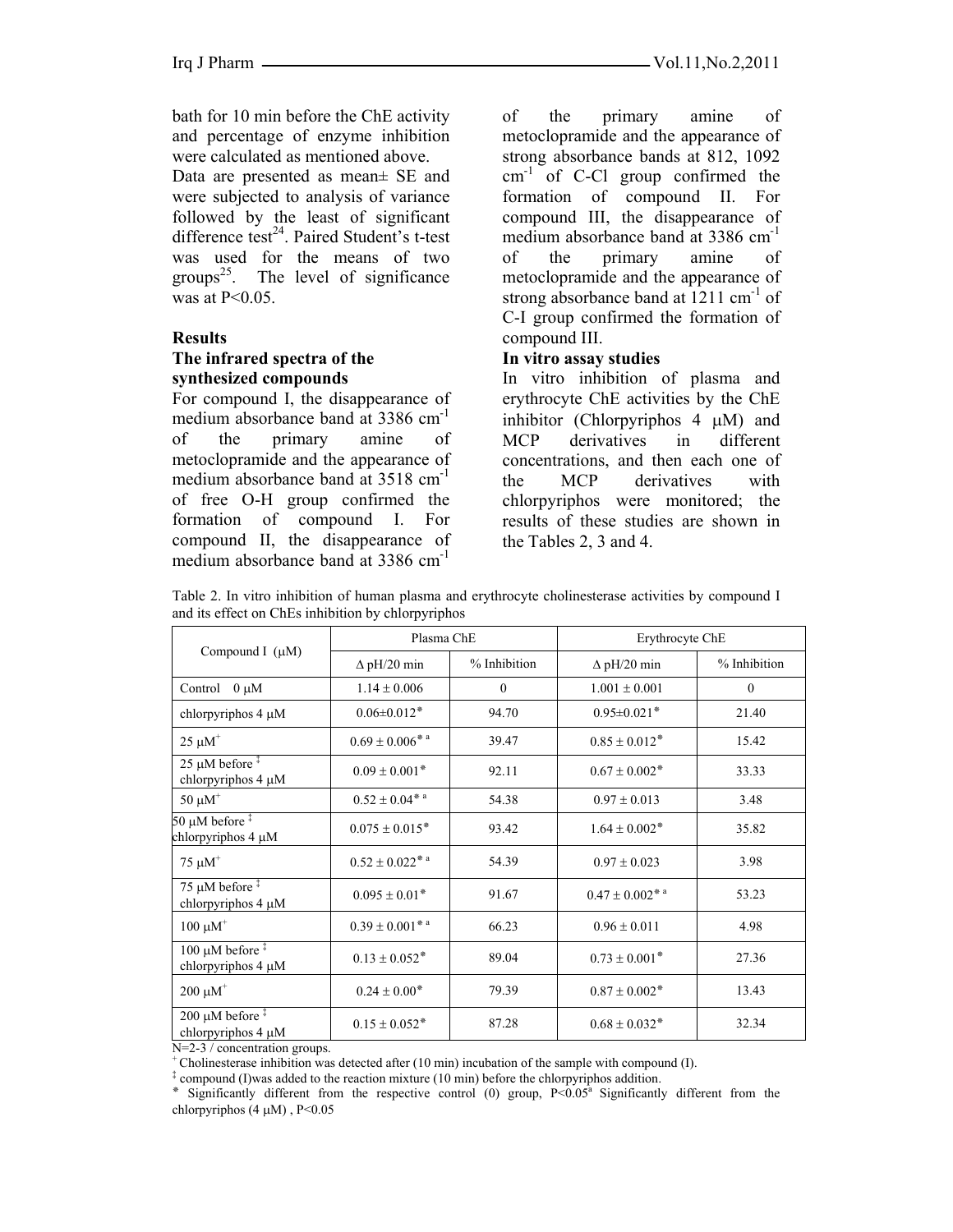| Compound I $(\mu M)$                                  | Plasma ChE                     |              | Erythrocyte ChE                   |              |
|-------------------------------------------------------|--------------------------------|--------------|-----------------------------------|--------------|
|                                                       | $\Delta$ pH/20 min             | % Inhibition | $\Delta$ pH/20 min                | % Inhibition |
| Control $0 \mu M$                                     | $1.14 \pm 0.006$               | $\mathbf{0}$ | $1.001 \pm 0.001$                 | $\mathbf{0}$ |
| chlorpyriphos 4 µM                                    | $0.06 \pm 0.012$ *             | 94.70        | $0.95 \pm 0.021$ *                | 21.40        |
| $25~\mu\text{M}^+$                                    | $0.69\pm0.006$ **              | 39.47        | $0.85 \pm 0.012$ *                | 15.42        |
| 25 µM before $\frac{1}{2}$<br>chlorpyriphos 4 µM      | $0.09 \pm 0.001$ *             | 92.11        | $0.67 \pm 0.002$ *                | 33.33        |
| $50 \mu M^+$                                          | $0.52\pm0.04^{*}$ a            | 54.38        | $0.97 \pm 0.013$                  | 3.48         |
| 50 µM before $\frac{1}{3}$<br>chlorpyriphos 4 µM      | $0.075 \pm 0.015$ <sup>*</sup> | 93.42        | $1.64 \pm 0.002*$                 | 35.82        |
| $75 \mu M^+$                                          | $0.52\pm0.022$ ***             | 54.39        | $0.97 \pm 0.023$                  | 3.98         |
| 75 µM before $\frac{1}{2}$<br>chlorpyriphos 4 µM      | $0.095 \pm 0.01$ <sup>*</sup>  | 91.67        | $0.47 \pm 0.002^{*}$ <sup>a</sup> | 53.23        |
| $100 \mu M^+$                                         | $0.39\pm0.001$ * a             | 66.23        | $0.96 \pm 0.011$                  | 4.98         |
| 100 $\mu$ M before <sup>‡</sup><br>chlorpyriphos 4 µM | $0.13 \pm 0.052$ *             | 89.04        | $0.73 \pm 0.001$ <sup>*</sup>     | 27.36        |
| $200 \ \mu M^+$                                       | $0.24 \pm 0.00*$               | 79.39        | $0.87 \pm 0.002$ *                | 13.43        |
| 200 $\mu$ M before $\ddagger$<br>chlorpyriphos 4 µM   | $0.15 \pm 0.052$ *             | 87.28        | $0.68 \pm 0.032$ *                | 32.34        |

Table 2. In vitro inhibition of human plasma and erythrocyte cholinesterase activities by compound I and its effect on ChEs inhibition by chlorpyriphos

N=2-3 / concentration groups.

+ Cholinesterase inhibition was detected after (10 min) incubation of the sample with compound (I).

<sup>‡</sup> compound (I)was added to the reaction mixture (10 min) before the chlorpyriphos addition.

 $\frac{1}{2}$  Significantly different from the respective control (0) group, P<0.05

<sup>a</sup> Significantly different from the chlorpyriphos  $(4 \mu M)$ , P<0.05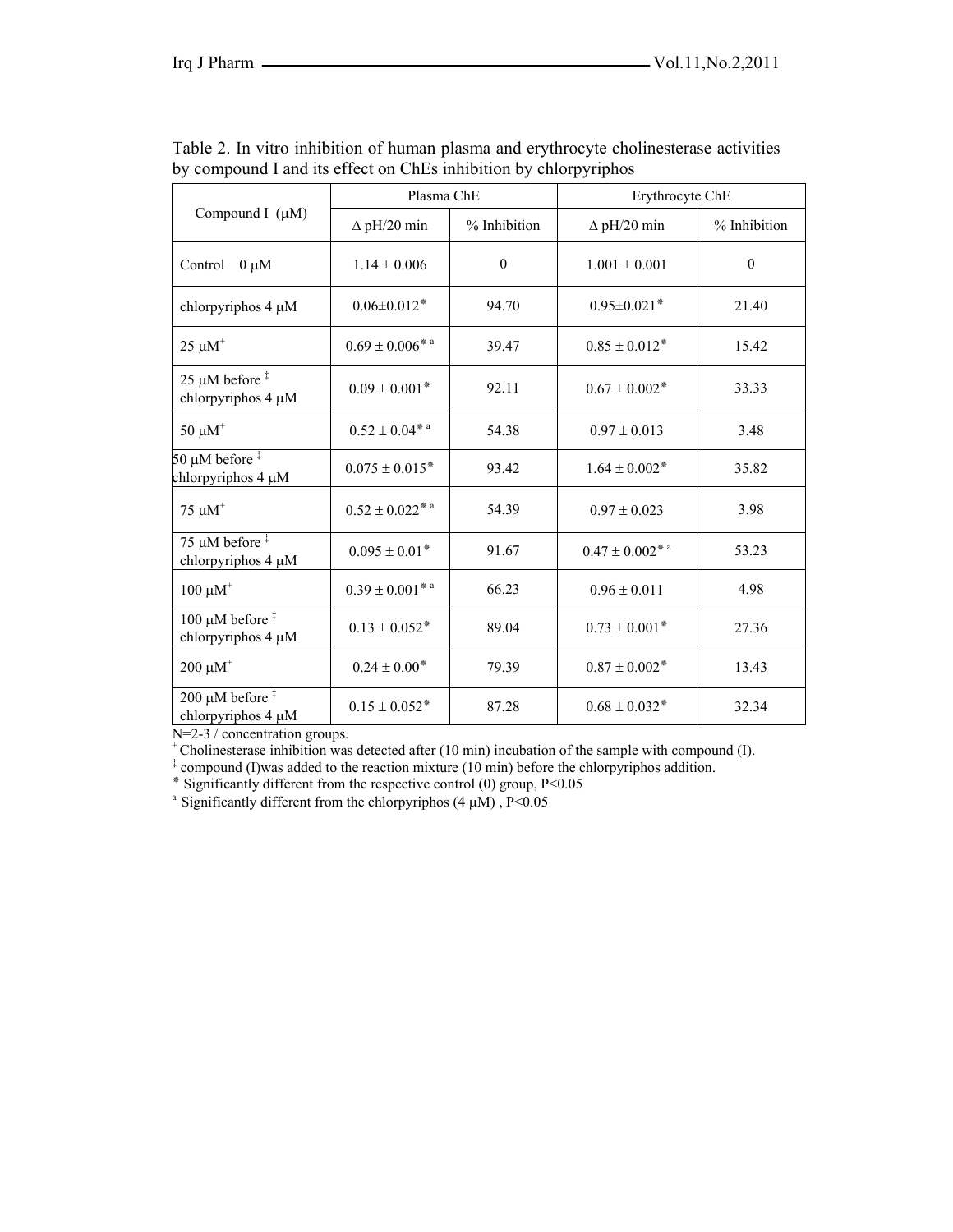| Compound II $(\mu M)$                                      | Plasma ChE                      |                  | Erythrocyte ChE        |                  |
|------------------------------------------------------------|---------------------------------|------------------|------------------------|------------------|
|                                                            | $\Delta$ pH/20 min              | % Inhibition     | $\Delta$ pH/20 min     | % Inhibition     |
| $0 \mu M$                                                  | $1.51 \pm 0.01$                 | $\boldsymbol{0}$ | $1.00 \pm 0.003$       | $\boldsymbol{0}$ |
| chlorpyriphos $4 \mu M$                                    | $0.06 \pm 0.012$ *              | 94.70            | $0.95 \pm 0.021$ *     | 21.40            |
| $25 \mu M^+$                                               | $1.23 \pm 0.012$ <sup>a</sup>   | 18.52            | $0.95 \pm 0.016$ *     | 5.00             |
| 25 $\mu$ M before <sup>‡</sup><br>chlorpyriphos 4 µM       | $0.00 \pm 0.0$ <sup>*</sup>     | 100              | $0.29 \pm 0.006^{* a}$ | 71.27            |
| $50 \mu M^+$                                               | $1.19 \pm 0.001$ <sup>**</sup>  | 21.45            | $0.91 \pm 0.003$ *     | 9.50             |
| 50 $\mu$ M before <sup>‡</sup><br>chlorpyriphos 4 µM       | $0.00 \pm 0.0$ <sup>*</sup>     | 100              | $0.22 \pm 0.002^{* a}$ | 77.8             |
| $75 \mu M^+$                                               | $1.21 \pm 0.025$ * <sup>a</sup> | 20.13            | $0.91 \pm 0.003$ *     | 9.37             |
| 75 µM before $\overline{a}$<br>chlorpyriphos 4 µM          | $0.00 \pm 0.0$ *                | 100              | $0.55 \pm 0.012^{* a}$ | 45.21            |
| $100 \mu M^+$                                              | $1.22 \pm 0.001$ <sup>a</sup>   | 19.47            | $0.91 \pm 0.021$ *     | 9.50             |
| 100 $\mu$ M before <sup>‡</sup><br>chlorpyriphos $4 \mu M$ | $0.00 \pm 0.00*$                | 100              | $0.73 \pm 0.01*$       | 27.5             |
| $200 \mu M^+$                                              | $1.29 \pm 0.012$ <sup>a</sup>   | 14.85            | $0.94 \pm 0.001$ *     | 6.00             |
| 200 $\mu$ M before <sup>‡</sup><br>chlorpyriphos $4 \mu M$ | $0.00 \pm 0.00$ <sup>*</sup>    | 100              | $0.74 \pm 0.002$ *     | 26.50            |

Table 3. In vitro inhibition of human plasma and erythrocyte cholinesterase activities by compound II and its effect on ChEs inhibition by chlorpyriphos

N=2-3 / concentration groups.

+ Cholinesterase inhibition was detected after (10 min) incubation of the sample with compound II.

<sup>‡</sup> compound (II) was added to the reaction mixture (10 min) before the chlorpyriphos addition.

 $*$  Significantly different from the respective control (0) group, P<0.05

<sup>a</sup> Significantly different from the chlorpyriphos (4  $\mu$ M), P<0.05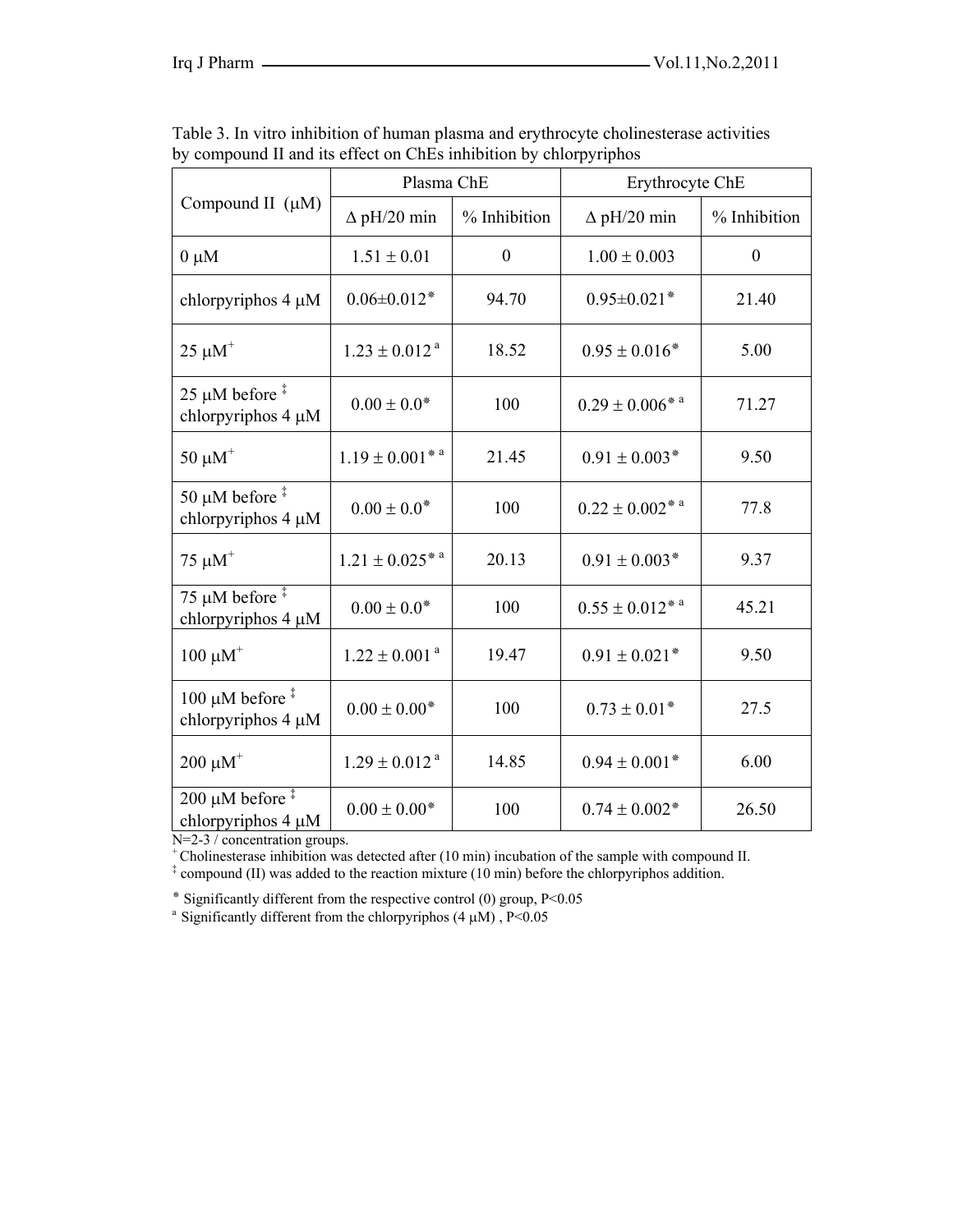| Compound III<br>$(\mu M)$                                                | Plasma ChE                      |              | Erythrocyte ChE                   |              |
|--------------------------------------------------------------------------|---------------------------------|--------------|-----------------------------------|--------------|
|                                                                          | $\Delta$ pH/20 min              | % Inhibition | $\Delta$ pH/20 min                | % Inhibition |
| Control $0 \mu M$                                                        | $1.52 \pm 0.007$                | $\mathbf{0}$ | $1.00 \pm 0.002$                  | $\mathbf{0}$ |
| chlorpyriphos 4 µM                                                       | $0.06 \pm 0.015$ *              | 94.70        | $0.95 \pm 0.023$ *                | 21.40        |
| $25 \mu M^+$                                                             | $1.06 \pm 0.005$ * <sup>a</sup> | 30.09        | $0.09 \pm 0.012^{* a}$            | 86.05        |
| $25 \mu M$ before <sup>‡</sup><br>chlorpyriphos 4 µM                     | $0.00 \pm 0.0$ <sup>*</sup>     | 100          | $0.14 \pm 0.005^{*}$ <sup>a</sup> | 90.71        |
| $50 \mu M^+$                                                             | $0.99 \pm 0.004^{* a}$          | 34.65        | $0.13 \pm 0.016^{* a}$            | 87.0         |
| 50 $\mu$ M before <sup><math>\ddagger</math></sup><br>chlorpyriphos 4 µM | $0.00 \pm 0.0$ <sup>*</sup>     | 100          | $0.06 \pm 0.006$ * <sup>*</sup>   | 94.0         |
| $75 \mu M^+$                                                             | $0.88 \pm 0.011$ <sup>**</sup>  | 41.92        | $0.10 \pm 0.008$ * <sup>a</sup>   | 89.91        |
| 75 µM before $\frac{4}{3}$<br>chlorpyriphos 4 µM                         | $0.00 \pm 0.0$ <sup>*</sup>     | 100          | $0.04 \pm 0.013^{* a}$            | 96.21        |
| $100 \mu M^+$                                                            | $0.82 \pm 0.011^{*a}$           | 45.88        | $0.09 \pm 0.001^{* a}$            | 91           |
| 100 µM before $\frac{1}{1}$<br>chlorpyriphos $4 \mu M$                   | $0.003 \pm$<br>$0.002*$         | 99.84        | $0.025 \pm 0.007^{* a}$           | 97.5         |
| $200 \mu M^{+}$                                                          | $0.80 \pm 0.001$ <sup>**</sup>  | 47.19        | $0.11 \pm 0.012^{* a}$            | 89.0         |
| 200 $\mu$ M before <sup>‡</sup><br>chlorpyriphos 4 µM                    | $0.00 \pm 0.0$ <sup>*</sup>     | 100          | $0.04 \pm 0.002^{* a}$            | 96.0         |

Table 4. In vitro inhibition of human plasma and erythrocyte cholinesterase activities by compound III and its effect on ChEs inhibition by chlorpyriphos

N=2-3 / concentration groups.

 $\epsilon$  Cholinesterase inhibition was detected after (10 min) incubation of the sample with compound (III).

<sup>‡</sup> compound (III) was added to the reaction mixture (10 min) before the chlorpyriphos addition.

 $*$  Significantly different from the respective control group,  $P \le 0.05$ 

<sup>a</sup> Significantly different from the chlorpyriphos  $(4 \mu M)$ , P<0.05

#### **Discussion**

The Sandmeyer reaction is a versatile method for replacing the amine group of a primary aromatic amine (e.g. metoclopramide) with a number of different substitutents<sup>26</sup>. The amine is treated with nitrous acid  $(HNO<sub>2</sub>)$  under acidic conditions, which produces the diazonium ion. The diazonium ion can then undergo substitution reaction with various reactants, although the

substitution can be simplistically viewed as a direct ionic substitution reaction (anion as nucleophile, molecular  $N_2$  as a premier leaving group), the actual mechanism is  $\text{actually}$  more complicated<sup>26.</sup> A large number of studies have been devoted to determine the mechanism of Sandmeyer reaction which proceeds with liberation of the diazo nitrogen,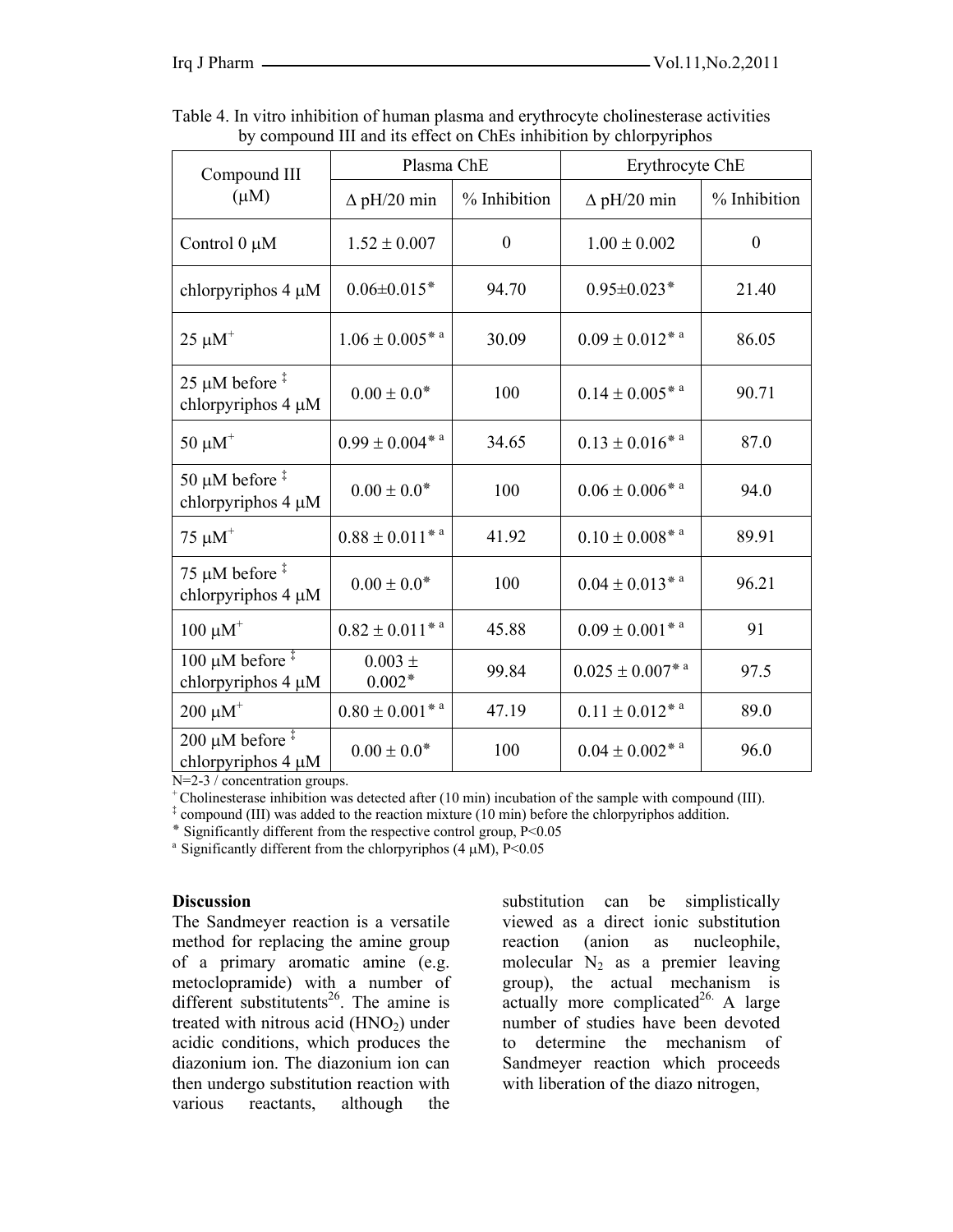the most important one depends upon the polarity of the  $C-N^+$  bond<sup>27</sup>.

There is a good correlation between ChE inhibitions in vivo and in vitro, and usually the in vitro ChE inhibition assists in the clinical interpretation of pesticide intoxication<sup>28</sup>.

In the present study, chlorpyriphos inhibited plasma ChE activity more than erythrocyte ChE, this effect has been reported by others<sup>29</sup>. The weak or reversible ChE inhibitors can reduce or prevent toxicity of OP when given<br>before  $it^{30}$ , such inhibitors as before  $it^{30}$ , such inhibitors as diphenhydramine $31,32$ , alpha- 2adrenoceptor  $\frac{1}{35}$  agonists<sup>33</sup>, metoclopramide <sup>35</sup> and phenothiazines<sup>34</sup>, but when weak ChE inhibitors given after OP, may increase the toxicity of latter compound<sup>35</sup>.

In order to get more protection ability for ChE by MCP, three new MCP derivatives were synthesized. At different concentrations, these derivatives inhibited ChE activity at different percentages, depending on their selectivity for the enzyme and the affinity power of the chemical group that modified.

According to Table 2, compound I showed more selectivity for plasma ChE (inhibit plasma ChE more than erythrocyte ChE), but still less than that of original compound at all the used concentrations<sup>36</sup>. When compound I used with chlorpyriphos, the selectivity for plasma ChE provided few protection effect and reduced the inhibition by chlorpyriphos but not statistically significant, but for erythrocyte ChE, compound I showed the same effect of parent compound (i.e. increased significantly the chlorpyriphos inhibition of erythrocyte ChE). These results proposed that the OH functional group of compound I may be responsible for the selectivity for plasma more than erythrocyte ChE and may bind to the enzyme moiety at the same binding site of chlorpyriphos resulting in slightly reduction in its ChE inhibiting ability.

According to Table 3, compound II showed different results when compared with compound I and the original compound. The inhibition by compound II alone for both plasma and erythrocyte ChE was very low but when it combines with chlorpyrifos, the inhibition of both plasma and erythrocyte ChE increased to higher levels and more than that of the compound I and the original compound for all the concentrations used. These results proposed that the selectivity for enzyme is low (i.e. the functional group responsible for binding to the enzyme moiety has been lost or weakened) and the Cl functional group of compound II may be responsible for the enhancement of ChE inhibition by chlorpyriphos because of the difference in the binding sites to enzyme moiety.

 According to Table 4, the inhibition of erythrocyte ChE by compound III reached a maximum level and more than that of compounds I, II and the parent compound. The plasma ChE inhibition was low when compared with the compound I and the parent compound, but higher than compound II. When compound III used with chlorpyriphos, the plasma ChE inhibition was increased while the erythrocyte ChE inhibition was reached a maximum level when compared with all derivatives and the parent compound (Table 2, 3 and 4). These results make an idea of that the functional group of compound III may be responsible for increasing the selectivity of binding to the enzyme moiety and enhancing the ChE inhibition by chlorpyriphos because of the difference in the binding sites.

# **Conclusion**

The Change in functional groups of the weak ChE inhibitor by the synthesis of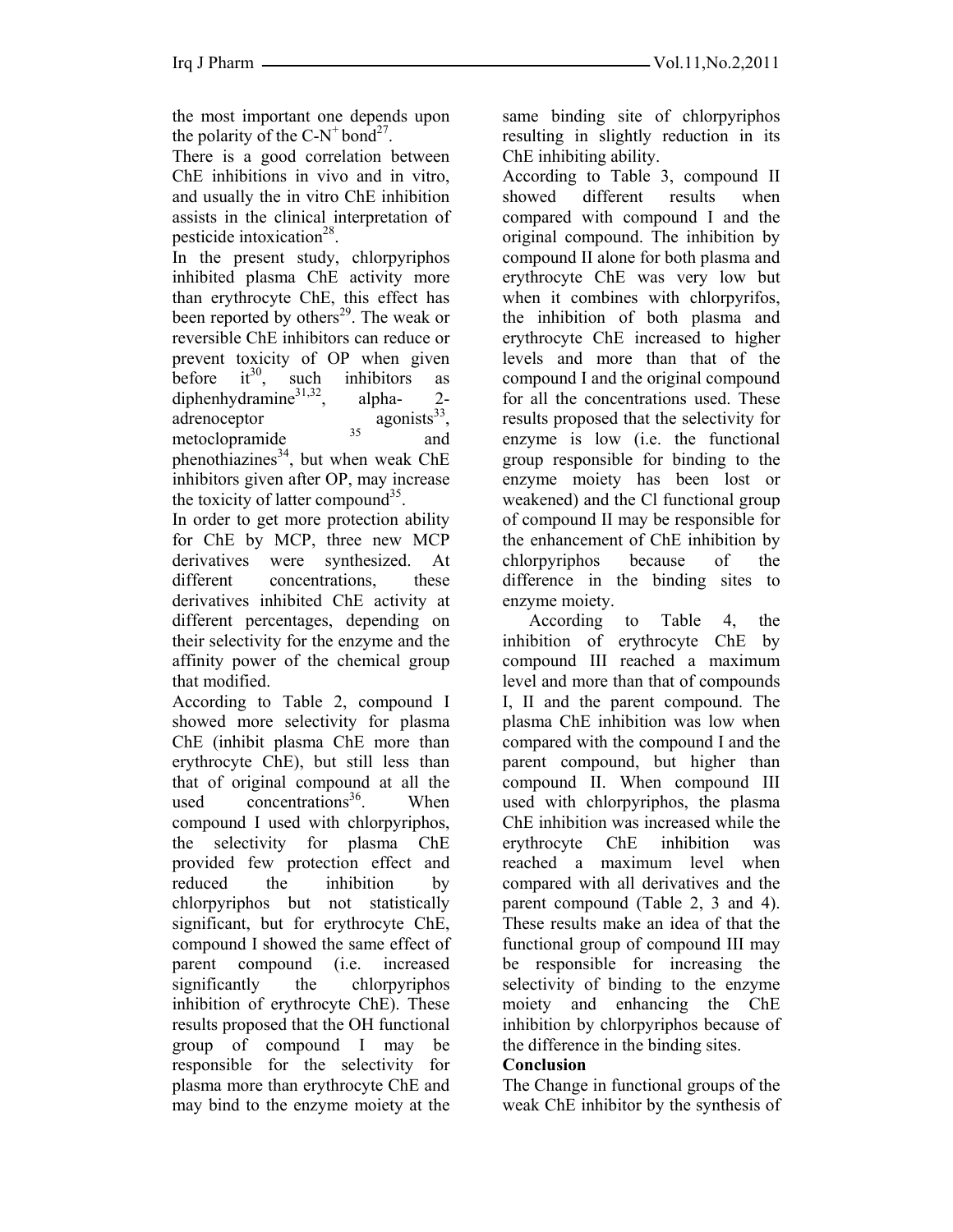new derivatives may clear the picture about how the weak ChE binds to the enzyme moiety and how it competes, decreases or increases the ChE inhibition of the strong OP compounds. This research proposed that the OH functional group may bind to the ChE enzyme at the same OP binding site and may show some competition and protection ability but not to a significant degree. While the Cl and I functional groups may bind to the ChE enzyme at sites differ from OP binding site; the I functional group has more selectivity for enzyme moiety and binds more strongly than the Cl functional group, so that it shows more ChE inhibiting ability.

### **References**

- 1. Narayanan V, Manu RS. Motility disorders of gastrointestinal tract. Indian J pediatrics 2006;73:927- 930.
- 2. Graham S, Crossley AW. The characteristics of the Inhibition of serum cholinesterase by metoclopramide. Eur J Clin Pharmacol 1995**;**48:225-228.
- 3. Chemnitius JM, Haselmeyer KH, Gonska BD, et al. Indirect parasympathomimetic activity of metoclopramide: reversible inhibition of cholinesterases from human central nervous system and blood. Pharmacol Res 1996;34:65- 72.
- 4. Petroianu GA, Hasan MY, Kosanovic M, et al. Metoclopramidee protection of cholinesterase from paraoxon inhibition. Vet Hum Toxicol 2003;45:251-253.
- 5. Coggon D. Work with pesticides and organophosphate. Dips Occup Med 2002;52:467-470.
- 6. Petroianu GA, Hasan MY, Nurulain SM, et al. Protective drugs in acute large-dose exposure to organo phosphates: a

comparison of metoclopramide and tiapride with pralidoxime in rats. Anesth Analg 2005;100:382-386.

- 7. Petroianu GA, Hasan MY, Arafat K, et al. Weak inhibitors protect cholinesterases from strong inhibitors (paraoxon): in vitro effect of tiapride. J Appl Toxicol. 2005;25:562-567.
- 8. Wiener SW, Hoffman RS. Nerve agents: a comprehensive review. J Intensive Care Med 2004;19:22- 37.
- 9. Bajgar J. Organophosphates/nerve agent poisoning: mechanism of action, diagnosis, prophylaxis and treatment. Adv Clin Chem 2004;38:151-216.
- 10. Rusyniak DE, Nanagas KA. Organophosphate poisoning. Semin Neurol 2004;24:197-204.
- 11. Wendi JD, Gregory C, Ronald GR, et al. Acetyl cholinesterase inhibition in the threeridge mussel (Amblema plicata) by chlorpyrifos: implications for biomonitoring. Ecotoxicol Enviro Saf 2001;49: 91- 98.
- 12. Petroianu G, Hassan MY, Kosanovic M, et al. Metoclopramide protection of cholinesterase from paraoxon inhibition. Vet Human Toxicol 2003;45:251-253.
- 13. Petroianu G, Kuehn F, Thyes C, et al. In vitro protection of plasma cholinesterases by metoclopramide from inhibition by paraoxon. J Appl Toxicol 2003;23:75-79.
- 14. Mishra HP, Panigrahis S, Pramila KM, et al. Micellar catalysed iododediazoniation reactions. Indian J Chem 2006;45:2140-2142.
- 15. .Khoshtariya TE, Matnadze MM, Mirziashvili NT, et al. Synthesis and reductive reactions of 2,3 dioxo-2,3 dihydrobenzo[*b*]furo[2,3-*f*]-,-[2,3 *g*]-,and-[3,2-*e*]indoles. Chem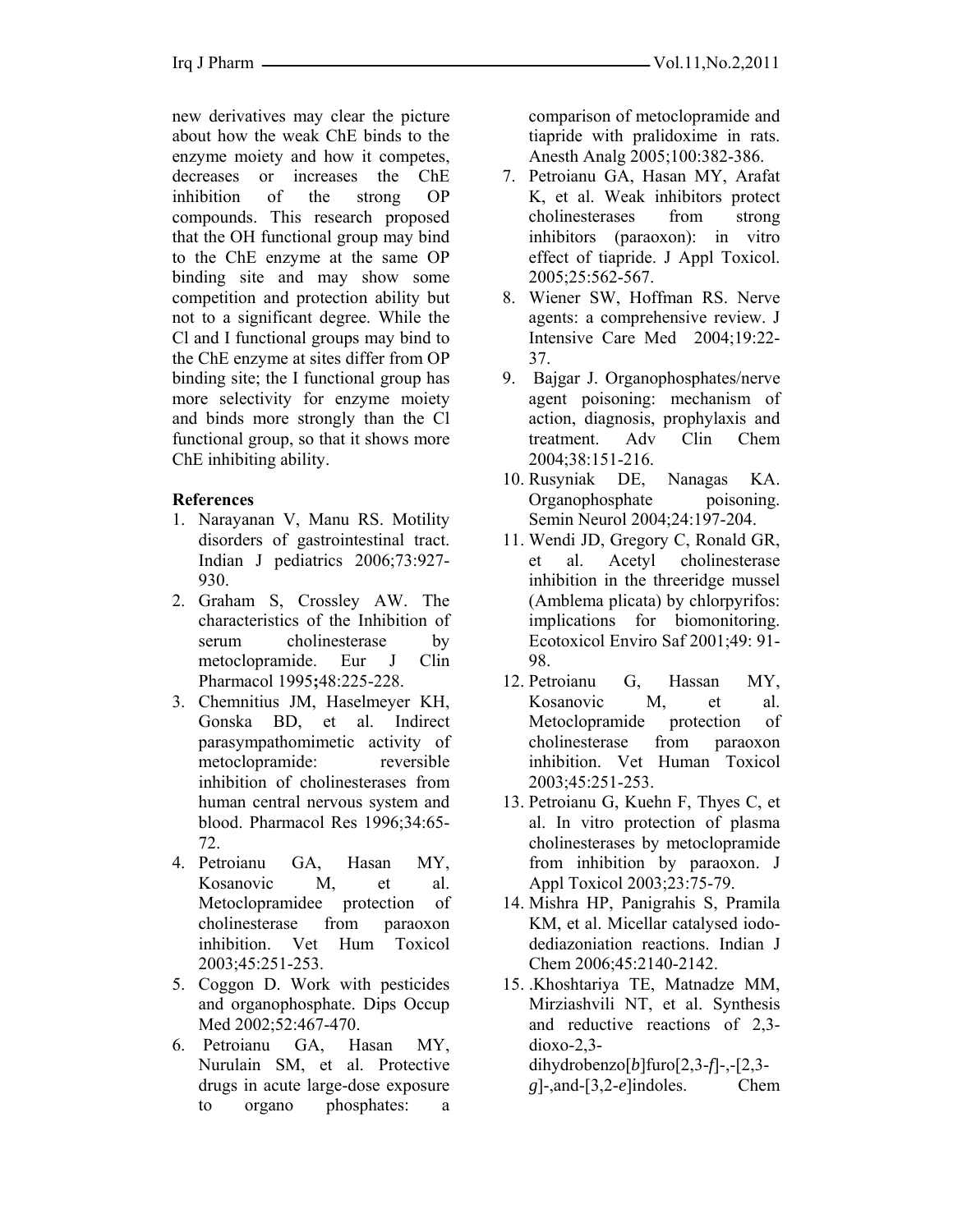Heterocycl Comp 2004;40:1454- 1459.

- 16. Irena DI, Nadezhda IL, Mark SS. A simple synthesis of angular anthrax-thiophenediones via acetylenic derivatives of anthraquinone. Synthesis 2004;13:2131-2134.
- 17. Rahmi K, Belma Z, Makbule M, et al. Synthesis of new derivatives of 1-(3-aminophenyl)-4-benzoyl-5 phenyl-1*H*-pyrazole-3-carboxylic acid. J Serb Chem Soc 2010;75:1625-1635.
- 18. Maurich V, De Amici M, De Micheli C. Synthesis of a metabolite of metoclopramide and its detection in human urine. Farmaco. 1994;49:805-808.
- 19. Mohammad FK, Faris GA, Al-Kassim NA. A modified electrometric method for measurement of erythrocyle acetylcholinesterase activity. Vet Hum Toxicol 1997;39:337-339.
- 20. Ahmed OA, Mohammad FK. A simplified eleclromelric technique for rapid measurement of human blood cholinesterase activity. Internet J Toxicol 2005;2:55-58.
- 21. Mohammad FK, Alias AS, Ahmed OA. Electrometric measurement of plasma, erythrocyte and whole blood cholinesterase activities in healthy human volunteers. J Med Toxicol 2007;3:25:30.
- 22. Mahmood AA. Interaction of phenothiazines with dichlorvos (cholinesterase inhibitors) in vitro study (master thesis). PA: College of Pharmacy, University of Mosul: 2005.
- 23. Al-Zubaidy MH. Interaction of metoclopramidee with Cholinesterase inhibitors in chicks (master thesis), College of Veterinary Medicine, University of Mosul: 2004.
- 24. Bruning JL, Kintaz BL. Computational Handbook of

Statistics. Illinois: Scott, Foresman and Co, Glenview: 1977. p:18.

- 25. Petrie A, Lecture Notes on Medical Statistics. Oxford: Black Well Scientific Publications;1978. p:56.
- 26. Loloiu G, Loloiu T, Maior O. Synthesis of 1H-pyrrolo[2,3 *b*]phenol xathiin-2,3-dione. Chemistry of Hertro Comp 2004;34:363-366.
- 27. Vincent LT, Juan MF, Christiaens LE, et al. Synthesis and activity of another seleniated auxin: 2,4dichlorophenyl selenoacetic acid. Plant Growth Regul 2003;40:197-200.
- 28. Karanth S, Pope C. In vitro inhibition of blood cholinesterase activities from horse, cow and rate by tetrachlorvinphos. Int J Toxicol 2003;22:429-433.
- 29. Mahmood AAJ. In vitro inhibition of human blood cholinesterases and protection against chlorpyriphos (organophosphate) by weak anticholinesterase drugs. Iraqi J Pharm 2011;11:18-29.
- 30. Al-Baggou BK, Mohammad FK. Effects of histamine  $H_1$  antagonists on the acute toxicity of physostigmine and neostigmine in mice. Iraqi Vet Sci 1998;11:67-70.
- 31. Bird SB, Gaspari RJ, Lee WJ, et al. Diphenhydramine as a protective agent in a rat model of acute lethal organophosphate poisoning. Acad Emerg Med 2002;9:1369-1372.
- 32. Faris GA, Mohammad FK. Prevention and treatment of dichlorvos induced toxicosis in mice by diphenhydramine. Vet Hum Toxicol 1997,39;22-25.
- 33. Yakoub LK, Mohammad FK. Medetomidine protection against diazinon induced toxicosis in mice. Toxicol Lett 1997;93:1-8.
- 34. .Petroianu GA, Hasan MY, Nurulain SM, et al. Protective drugs in acute large-dose exposure to organophosphates: A